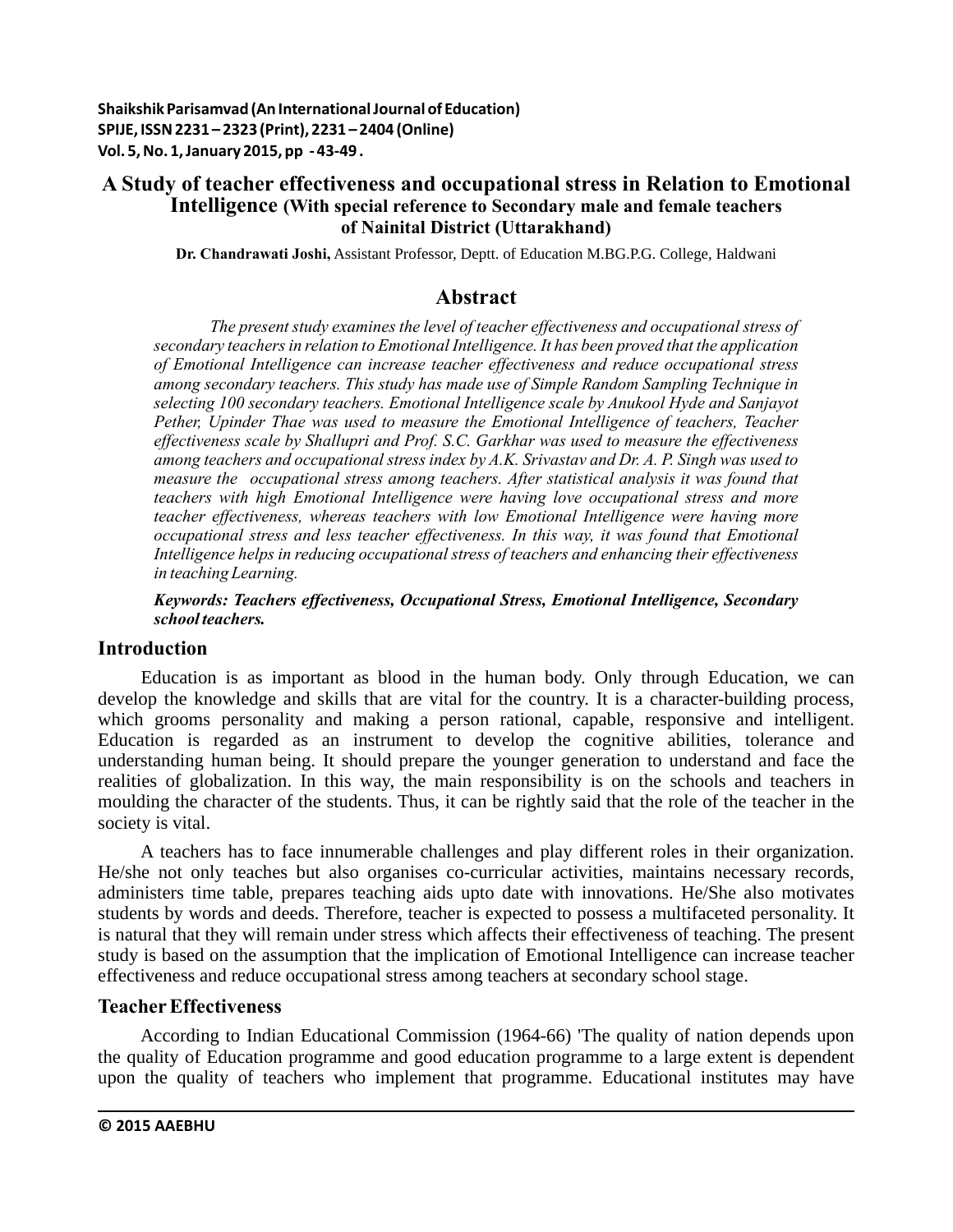#### **44 | SPIJE, Vol.5, No.1, January 2015**

excellent materials resources, equipment, building, Library and other facilities alongwith the curriculum suited to the community needs but if the teachers are not good for the whole education programme is like to be ineffective and wasted. Therefore, the problem is identification of effective teachers for realizing desirable educational goals. Teacher effectiveness means "Ability to teach effectively in classroom". Only effective teachers can materialize policies and plans of education in the classroom at grassroots level.

An effective teacher is one who helps in development of basic skills, understanding proper work habits, desirable attitude, value judgment and adequate personal adjustment of the student (Rayans, 1969).

Chayya (2001) states that effective teachers take personal responsibility to students learning, determines the difficulty of the lesson with the ability of the student and give the opportunities to students to practice newly learned concepts. For the present study, teacher effectiveness has been defined as an effective teacher who has clear concepts of the subject matter, ability to write clear objectives for his/her course, ability to organise learning materials, ability to communicate his/her knowledge with the students successfully and to deal with classroom situations.

Womgod (1989) found that the personality, adjustment leadership a high degree of intelligence and emotional control were the main characteristics that went with teacher effectiveness. Shah (1991) also came to the conclusion that the variables like locality, type of school, level of educational qualifications, grade and teaching experience are also some of the determinants of teacher effectiveness.

#### **Occupational Stress**

We are living in an era of globalization, privatization and liberalization where complexities and pressures severely affected human beings. The stress related to job has become predominant feature of modern life. Recently, job stress has come into prominent work related research topic.

Occupational stress can be defined as the psychological and emotional responses, when workers perceive an imbalance between their work demands and their capacity and resources to meet these demands. Stress responses occur when the imbalance is such that the teachers perceive they are not coping up with the situation.

Occupational stress is generally defined in terms of relationship between a person and his environment. It has been found that every occupation has stress, which may differ in degrees.

In a survey conducted to find out the most stressful jobs the following were found to be the top four professions which caused more stress, nursing, teaching, managers and professionals.

In the competitive world a teacher's job is quite stressful. There are many reasons behind it, like work overload, deadline for course completion, too many tests, exams, job insecurity, professional behaviour of student, administrative pressure, physical conditions, low salary, transfer, promotions etc.

A lot of work has been done on occupational stress among teachers. As Pithers R; Fogarty G.J. (2007) worked on "Occupational stress among vocational teachers' Teachers Stress." The result showed a significantly higher level of occupational stress among teachers.

Teaching competencies of a teacher mainly depend upon the teacher's psychological state of mind. Therefore, occupational stress has significant effects on psychological well being and serious accounts are being taken of the health consequences of this stress (Fletcher, 1991)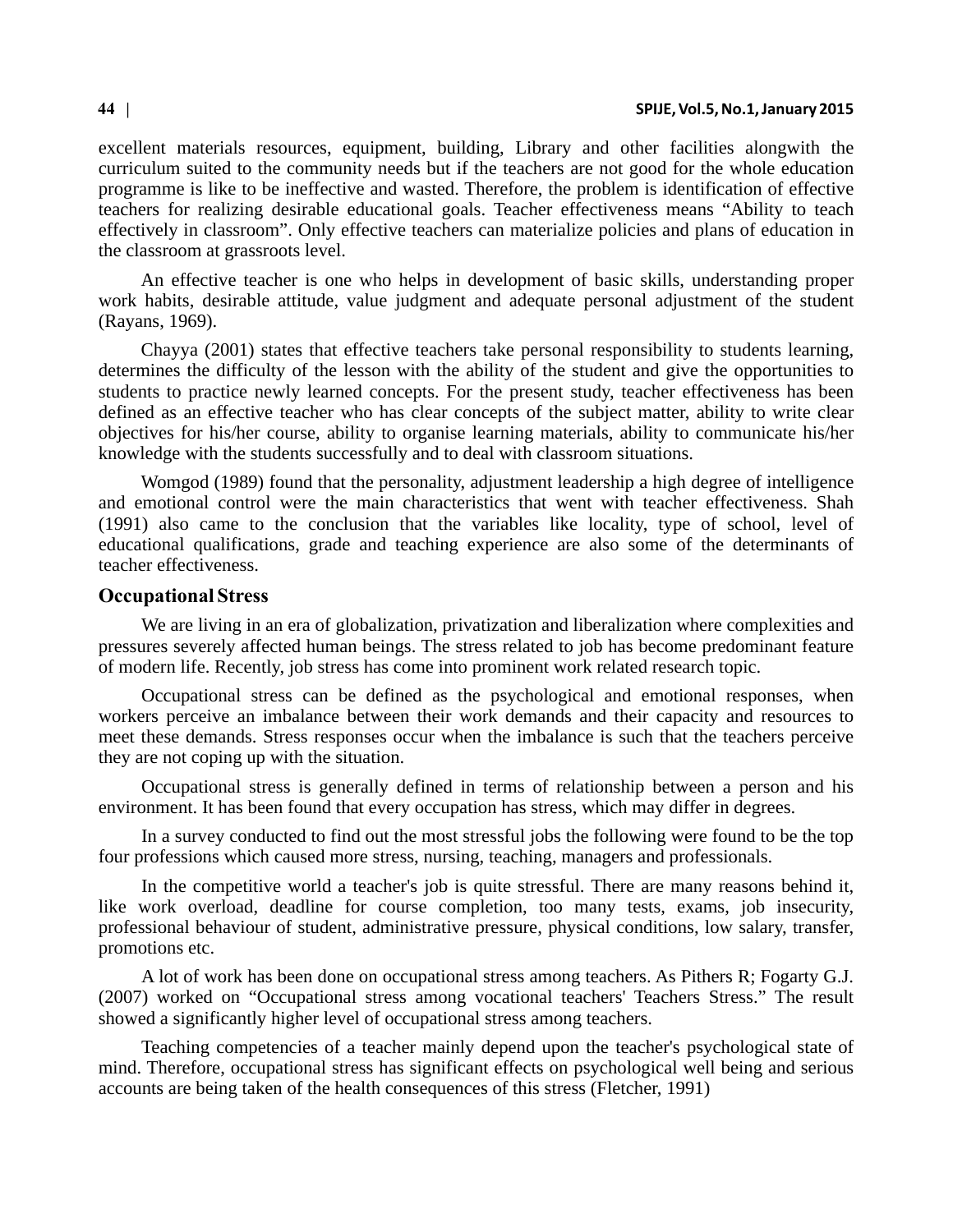#### **SPIJE, Vol.5, No.1, January 2015 | 45**

Antoniou and Polychroni (2006) reported that female teachers experienced significantly higher level of occupational stress, specifically with regard to interaction with students and colleagues, workload, students progress and emotional exhaustion. Increased occupational stress among teachers had weakened the efficiency of the teachers (Sabu and Jangiah; 2005).

### **Emotional Intelligence**

All human being have emotional and general intelligences within themselves but how many people manage their behaviour using Emotional Intelligence in their practical life? This a question of concern? Emotional Intelligence can play a very big role in the management of emotions and behaviour. Emotions rule the heart and intelligence reigns supreme in the brain. **Swami Vivekanand**  has rightly pointed out that "it is the heart which takes one to the highest place which can never reach.

In the era of  $21<sup>st</sup>$  century, new theories of intelligence have been introduced, and are gradually replacing the traditional theories. The ability to interact with others is one of the most powerful tools for personal and professional success which can be enhanced for raising our Emotional Intelligence. Researches have concluded that people who are able to manage feelings/emotions well deal effectively with others are more likely to live content lives.

Ediger (1997) stated that quality emotions and feelings help students given their best potential in the classroom. Amiratha and Khadirawan (2006) found that gender age and qualification influence the E.I. of school teacher.

Mayer and Salovey (1993) assert that emotional intelligence is the ability to monitor one's own and other feelings and emotions to discriminate among them, and to use this information to guide one's thinking and actions emotions and intellectual growth.

Caruso and Wolfe (2004) define emotional intelligence as the ability the perceive emotion, access and generate emotions. So as to assist thought, understand emotions, emotional knowledge and reflectively regulate emotions so as to promote emotional and intellectual growth.

In other words, it is a set of skills that enables the person to survive in a complex world. The personal, social and survival aspects of overall intelligence the elusive common sense and sensitivity that are essential to effective daily functioning are being studied by psychologists. They are also studying the phenomenon on different categories of people.

In the educational field, the effectiveness of teaching is affected due to low Emotional Intelligence. A teacher should be emotionally intelligent and satisfied with his/her profession because a teacher is the hope for an individual and the nation. In the teaching learning process a teacher must understand his personality, behavior and interest. Communication skills, attitude and emotions affect the childrens' behavioural pattern.

## **Objective of the Study**

The present study is limited to achieve the following objectives:

- 1. To identify teachers with high Emotional Intelligence and low Emotional Intelligence.
- 2. To study teacher Effectiveness and Occupational Stress in relation to Emotional Intelligence of teachers.
- 3. To study teacher effectiveness and Occupational Stress in relation to sex of the teachers.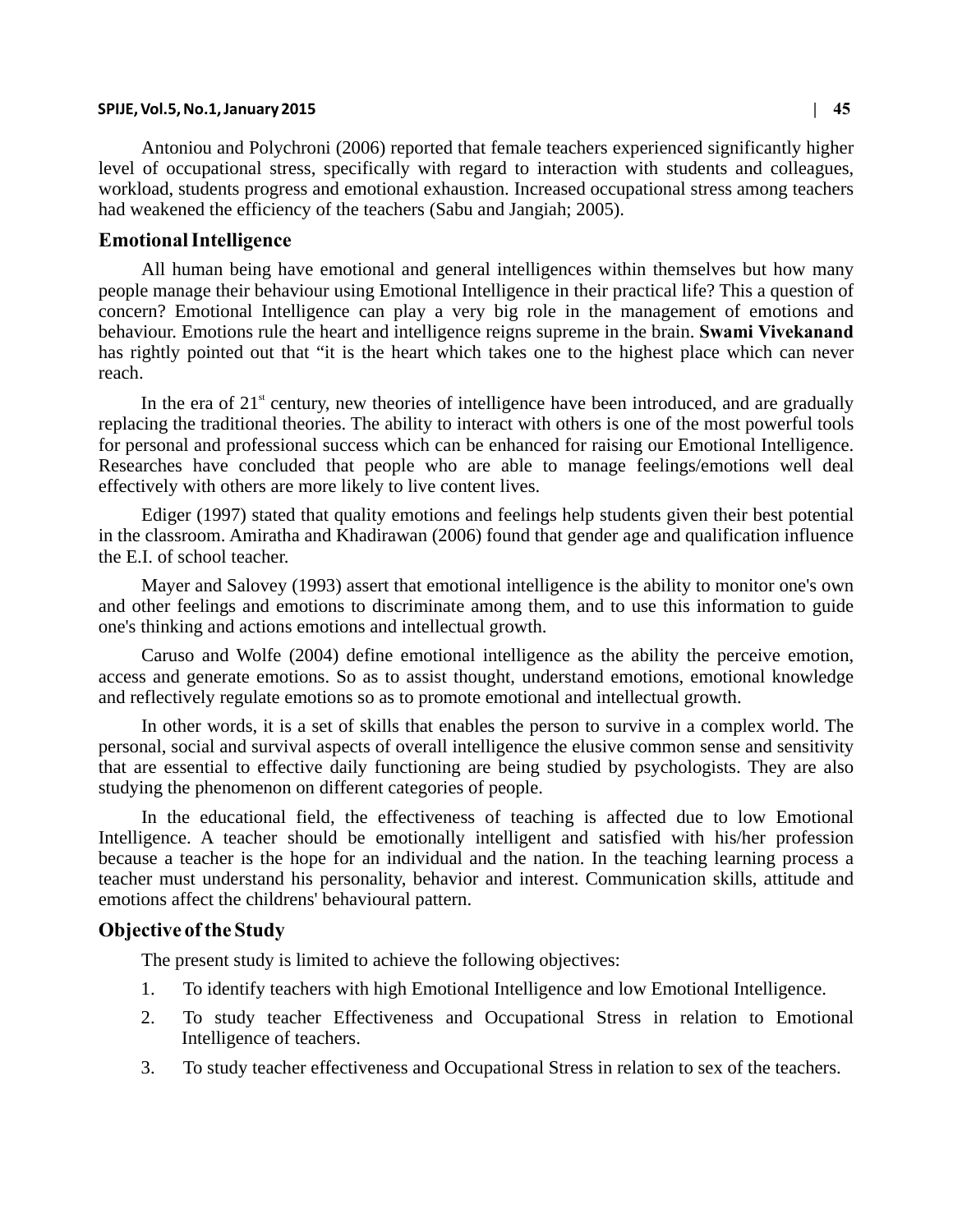# **Hypothesis:**

- 1. There will be significant difference between teacher Effectiveness and Occupational Stress of male and female secondary teacher in relation to Emotional Intelligence.
- 2. There will be significant difference between High Emotional Intelligence male and High Emotional Intelligence female secondary teachers on the scores of teacher effectiveness.
- 3. There will be significant difference between Low Emotional Intelligence male and Low Emotional Intelligence female secondary teacher on the scores of teacher effectiveness.
- 4. There will be significant difference between High Emotional Intelligence male and High Emotional Intelligence female secondary teachers on the scores of occupational stress.
- 5. There will be significant difference between low Emotional Intelligence male and Low Emotional Intelligence female secondary teachers on the scores of Occupational Stress.

# **Methodology**

Survey method was used for Data Collection.

# **Sample**

4 Sample of 100 secondary teachers (50 male and 50 female teachers) was drawn by using Random Sampling technique. Ten schools were randomly selected from Nainital district of (K.U.)

# **Tools for the Study**

The following tools were employed for collecting the data:

- A. Teacher effectiveness scale (T.E.S.) developed by Dr. Bhallu Pure and Prof. S.C. Gakhar.
- B. Occupational Stress Scale (O.S.I.) is developed by Dr. A.K. Srivastav and Dr. A.P. Singh.
- C. Emotional Intelligence Scale (E.I.S.) developed by Anukool Hyde and Sanjyot Pethe.

# **Statistical Technique used**

Mean, Standard Deviation and t-test were applied.

# **Analysis and Interpretation of Data**

**Significant differences between teacher effectiveness and Occupational Stress in relation to Emotional Intelligence of secondary male and female teachers**

|               | Gender | N  | M      | S.D.  | 't' value | <b>Level of Significance</b> |
|---------------|--------|----|--------|-------|-----------|------------------------------|
| Emotional     | M      | 50 | 95.28  | 46.10 | 3.09      | Significance at both         |
| Intelligence  | F      | 50 | 98.74  | 90.01 |           | level                        |
| Teacher       | М      | 50 | 243.8  | 64.31 | 1.02      | Significance at .05          |
| Effectiveness | F      | 50 | 256.76 | 63.04 |           | level                        |
| Occupational  | M      | 50 | 116.40 | 20.86 | 0.13      | Significance at .05          |
| <b>Stress</b> | F      | 50 | 115.82 | 22.64 |           | level                        |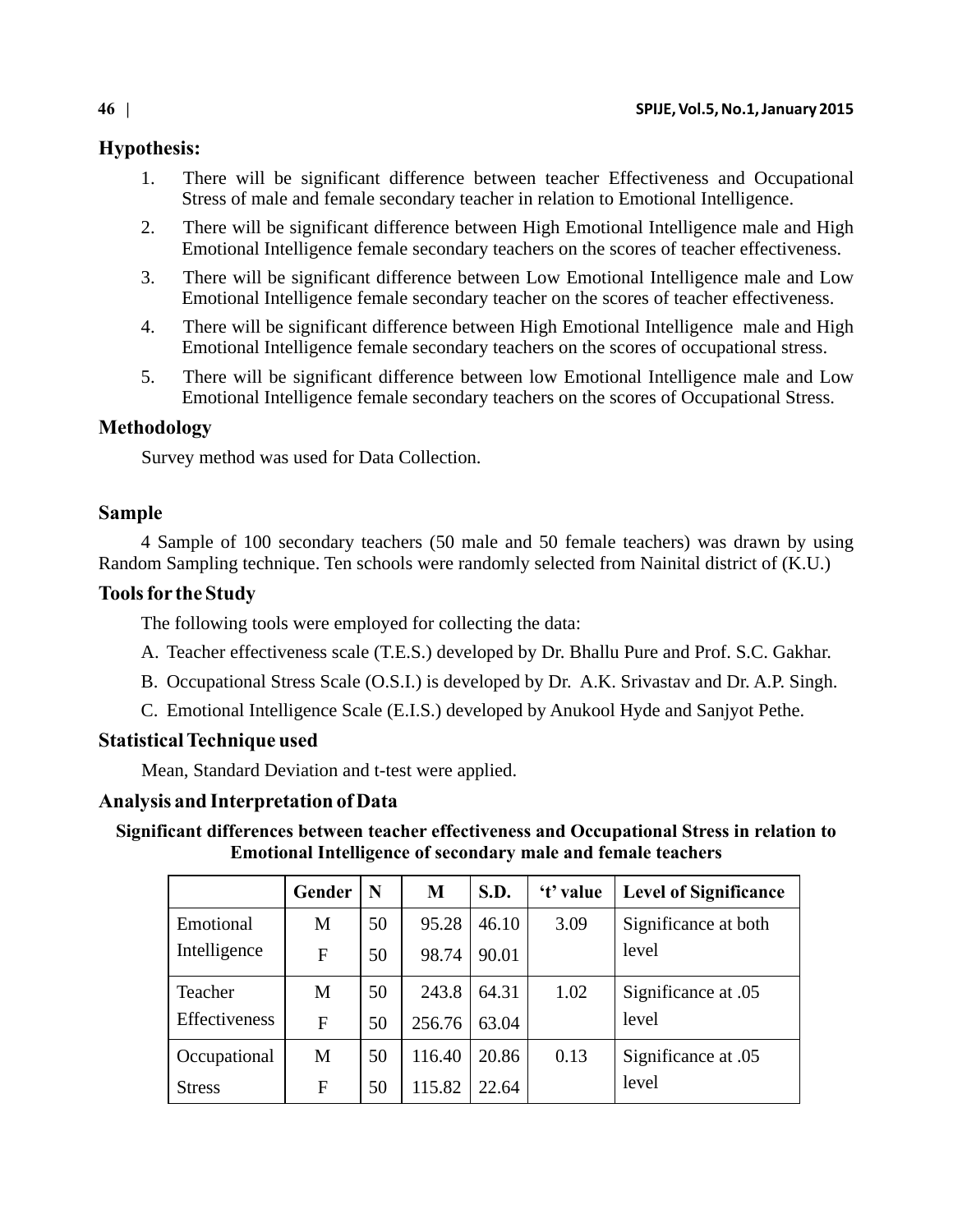| Gender                                             |  | M              | <b>S.D.</b> | $\mathbf{t}$ | Level of            |
|----------------------------------------------------|--|----------------|-------------|--------------|---------------------|
|                                                    |  |                |             | value        | Significance        |
| High E.I. male on the scores of $\vert 30 \rangle$ |  | 292.6          | 28.03       |              |                     |
| teacher effectiveness                              |  |                |             | 0.95         | Significance at .05 |
| 30<br>High E.I. Female on the scores               |  | $300.53$ 35.92 |             |              | level               |
| of teacher effectiveness                           |  |                |             |              |                     |

**Table-1 't' value of the means scores of teachers effectiveness in relation to High E.I. male and female secondary teachers**

The above table 1 shows that the mean of High E.I. male on teacher effectiveness is 292.6 and the mean of High E.I. female on teacher effectiveness is 300.53. The 't' value is 0.95; significant at the level of .05. The Hypothesis is accepted. The result shows that the teacher effectiveness of High E.I. female teachers are higher than the High E.I. male secondary school teachers.

**Table-2 't' value of the mean scores of teacher effectiveness in relation to Low E.I. male and female teachers**

| Gender                            | N | M              | S.D.  |      | 't' value   Level of Significance |
|-----------------------------------|---|----------------|-------|------|-----------------------------------|
| Low E.I. male on the scores of 20 |   | 194.7          | 36.92 |      |                                   |
| teacher effectiveness             |   |                |       | 1.45 | Significance at .05               |
| Low E.I. female on the scores     |   | 180.35   23.72 |       |      | level                             |
| of teacher effectiveness          |   |                |       |      |                                   |

Table 2 clearly reveals that the mean of Low E.I. male teachers on the scores of teacher effectiveness is 194.7 and the mean of Low E.I. female teachers on teaches effectiveness is 180.35, the 't' value is 1.45, which is significant at the level of .05. The Hypothesis is accepted.

The result shows that the teacher effectiveness of Low E.I. male teachers are comparatively higher than the female of Low E.I.

**Table-3 't' value of the mean scores of occupational stress is relation to High E.I. male and female secondary teachers**

| Gender                       | N  | M      | S.D.  | $\mathfrak{t}$ | Level of        |
|------------------------------|----|--------|-------|----------------|-----------------|
|                              |    |        |       | value          | Significance    |
| High E.I. male on the scores | 15 | 158.53 | 8.17  |                |                 |
| of occupational stress       |    |        |       | 8.86           | Not significant |
| High E.I. female on the      |    | 124.75 | 11.91 |                | at both level   |
| scores of occupational       |    |        |       |                |                 |
| Stress                       |    |        |       |                |                 |

Table-3 clearly pointed that the mean of High E.I. male on occupational stress is 158.53 and the mean of High E.I. female on occupational stress is 124.75 and the 't' value is 8.86, which is not significant at both level.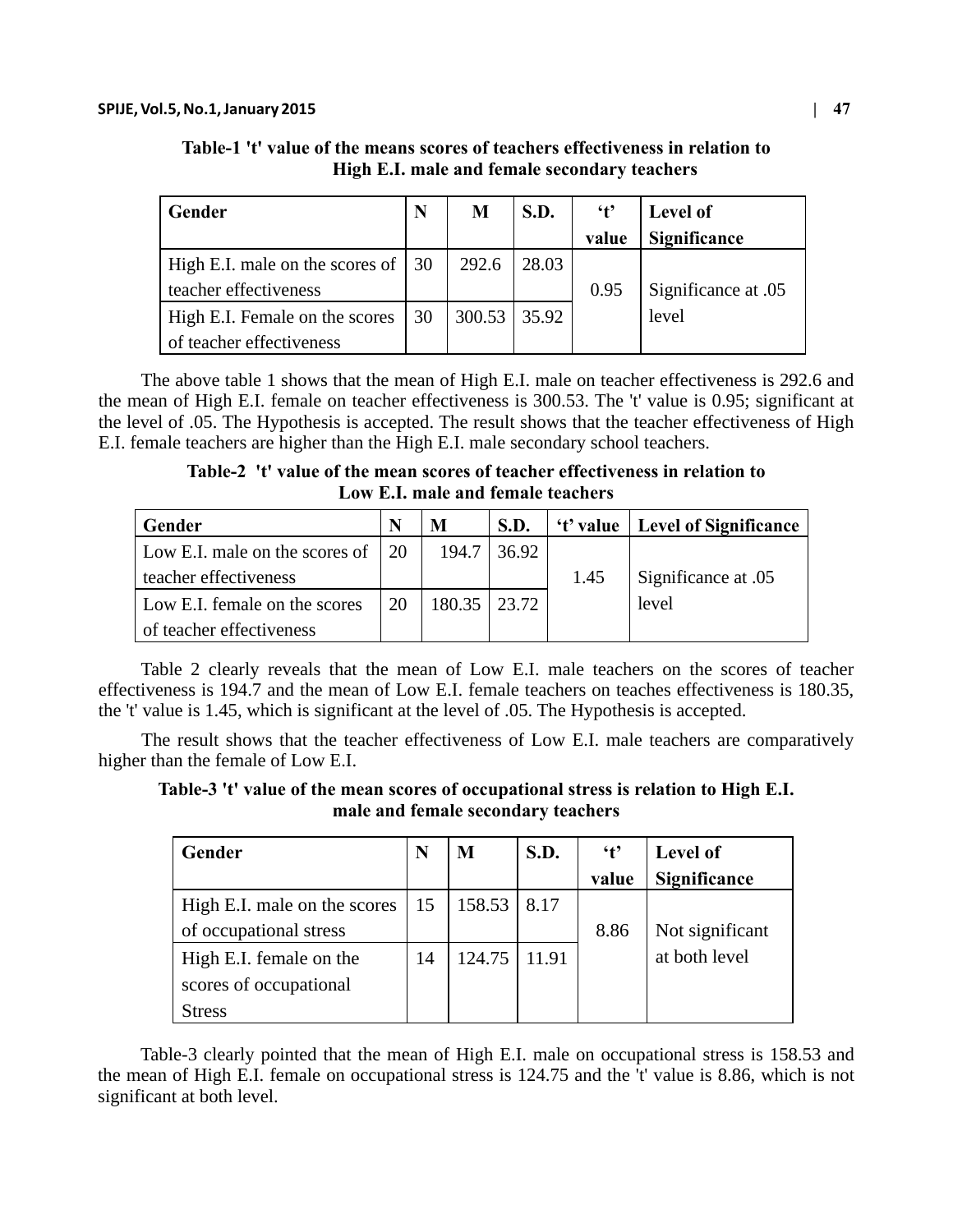The scores indicate that occupational stress of High E.I. male is higher than occupational stress of High E.I. female.

| <b>Gender</b>                                           |    | M      | S.D.  | $\mathbf{t}$ | Level of            |
|---------------------------------------------------------|----|--------|-------|--------------|---------------------|
|                                                         |    |        |       | value        | <b>Significance</b> |
| Low E.I. male on the scores of $\vert$ 35               |    | 109.00 | 15.39 |              |                     |
| occupational stress                                     |    |        |       | 1.18         | Significance at     |
| Low E.I. female on the scores<br>of occupational stress | 36 | 103.47 | 23.35 |              | $.05$ level         |

**Table-4 't' value of the mean scores of occupational stream relation to Low E.I.** 

Table 4 clearly pointed out that the mean of Low E.I. male on occupational stress is 109.00 and low E.I. female occupational stress is 103.47 and the 't' value is 1.18, awhich is not significant at .05 level. The Hypothesis is accepted.

This shows that occupational stress of low E.I. male teachers are higher than the low E.I. female's occupational stress, which signifies that female have less occupational stress.

## **Major findings of the study**

On the basis of Hypothesis testing results, analysis of result and discussion, the following major findings of the study are given below:

The study reveals that there is significant difference between High E.I. male and high E.I. female on the scores of teacher effectiveness. The cause behind it is that the women are emotionally strong. Biologically, they have all the qualities like soft heart, emotions, politeness and tolerance while men are hard hearted, rude, aggressive and short tempered. Therefore, Emotional Intelligence of women is higher in every walk of life. Professionally and personally they have abilities to adjust with the environment. ?They have inner strength to cope with the problems smoothly. While men need support to get rid of the difficult situations. It has rightly said that "Behind the success of every man is a woman". On account of High E.I. teacher effectiveness of women is higher than men. An employee with high E.I. is able to respond appropriately to the work place stress and the emotional behaviour of his co-workers. Their abilities greatly enhance teacher effectiveness. Researches in this field found that our E.I. awareness and ability to handle feelings rather than our I.Q. well determine our success and happiness in all walks of life.

Further the study clearly shows that E.I. female have less occupational stress comparatively male. Stress is a feeling of tension that is both emotional and physical. The cause of occupational stress is due to work pressure, preparation of lesson plans for effective teaching and organization of various co-curricular activities. Thus, a teacher is expected to possess a multifaceted personality. Under these circumstances male teacher feel overburdened and remains under stress, while females never feel stressed but manage all the activities whether academics or non-academics in an intelligent way therefore their teacher effectiveness is never affected.

The conclusion of the research paper is that teachers with high Emotional Intelligence are more effective in their teaching and have less occupational stress while teachers with Low Emotional Intelligence have more occupational stress and have less teacher effectiveness.